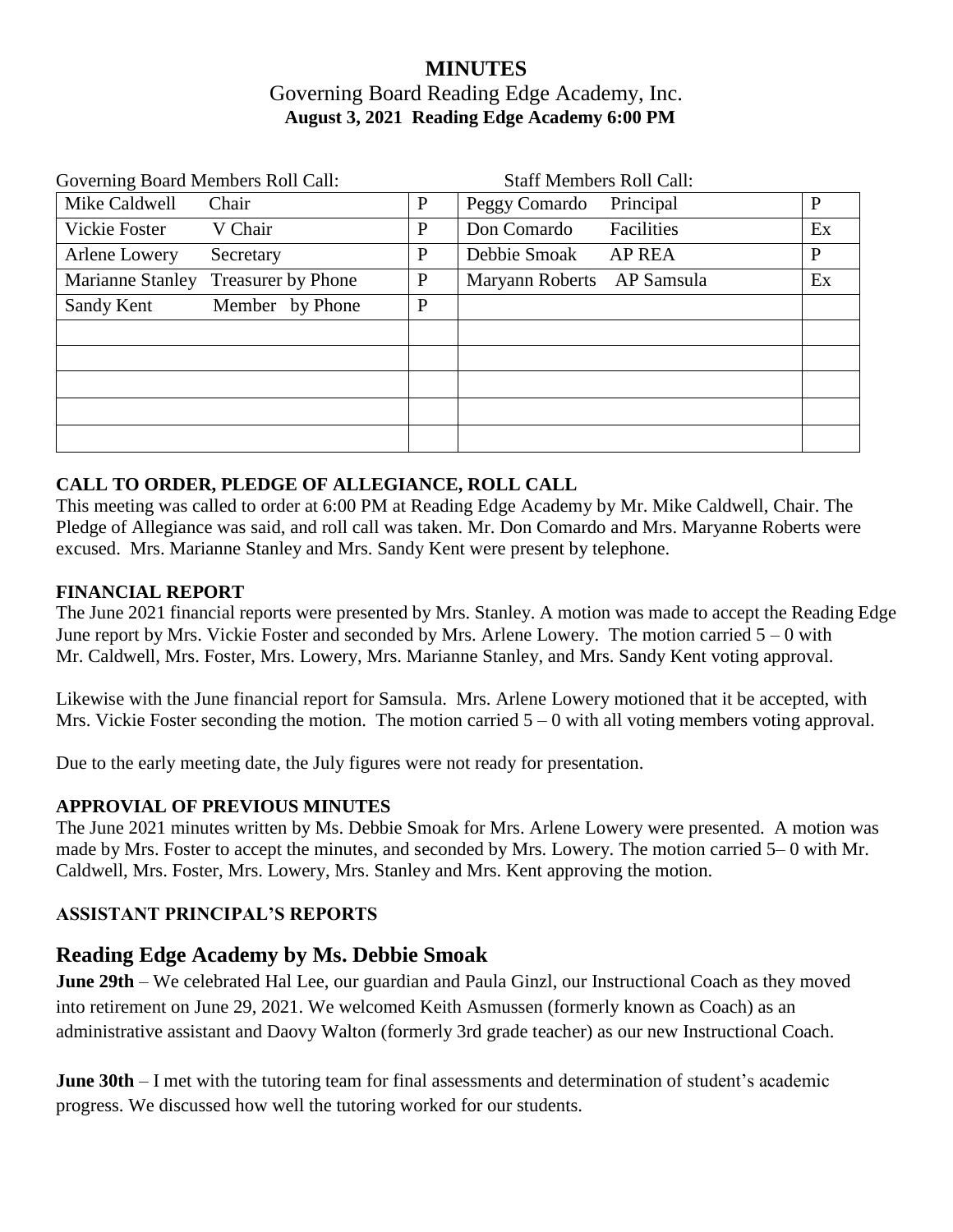## **Page 2**

**July 6th** – I had a team meeting with Daovy Walton, Keith Asmussen, the office staff, and Kim Bonfield as HR for REA, Inc. We discussed how we needed to proceed with preparing for the upcoming year, and planned for moving classrooms and furniture.

In the afternoon I met with Mrs. Comardo and Maryann Roberts and we began discussing plans for the upcoming 2021-2022 school year.

**July 14th** – Mrs. Walton and Mr. Asmussen attended multiple workshops and training for curriculum and Autism training, and several other topics.

**July 21st** – I attended an administrative meeting with Mrs. Comardo and Maryann Roberts.

**July 26th** – I attended Administrative Institute at the Plaza Resort where multiple programs were discussed.

**July 27th** – I worked from Samsula due to the floors being cleaned and waxed. I worked with the team to develop the agenda for the faculty meeting and the REA, Inc. joint meeting scheduled for Thursday, August  $12^{\text{th}}$ .

**July 28th** – We all attended the Benchmark Advance curriculum training with the majority of Reading Edge Academy teachers. We also met with the new candidate for hire and introduced them to our insurance and retirement program.

Throughout the month of June and July Keith Asmussen, Daovy Walton and I participated in several Safety and Security virtual trainings along with curriculum.

# **Reading Edge Academy's current enrollment is 313.**

# **SAMSULA ACADEMY by Mrs. Maryann Roberts**

Mrs. Roberts was not present to give her report.

### **Samsula Academy's enrollment is currently 180.**

### **PRINCIPAL'S MESSAGE**

Mrs. Comardo read a letter to the board that would be given to the employees at the beginning of the school year concerning pay increases.

Mrs. Comardo reported that the schools will keep their ratings the same as last year; Reading Edge Acadamey A, and Samsula Academy C.